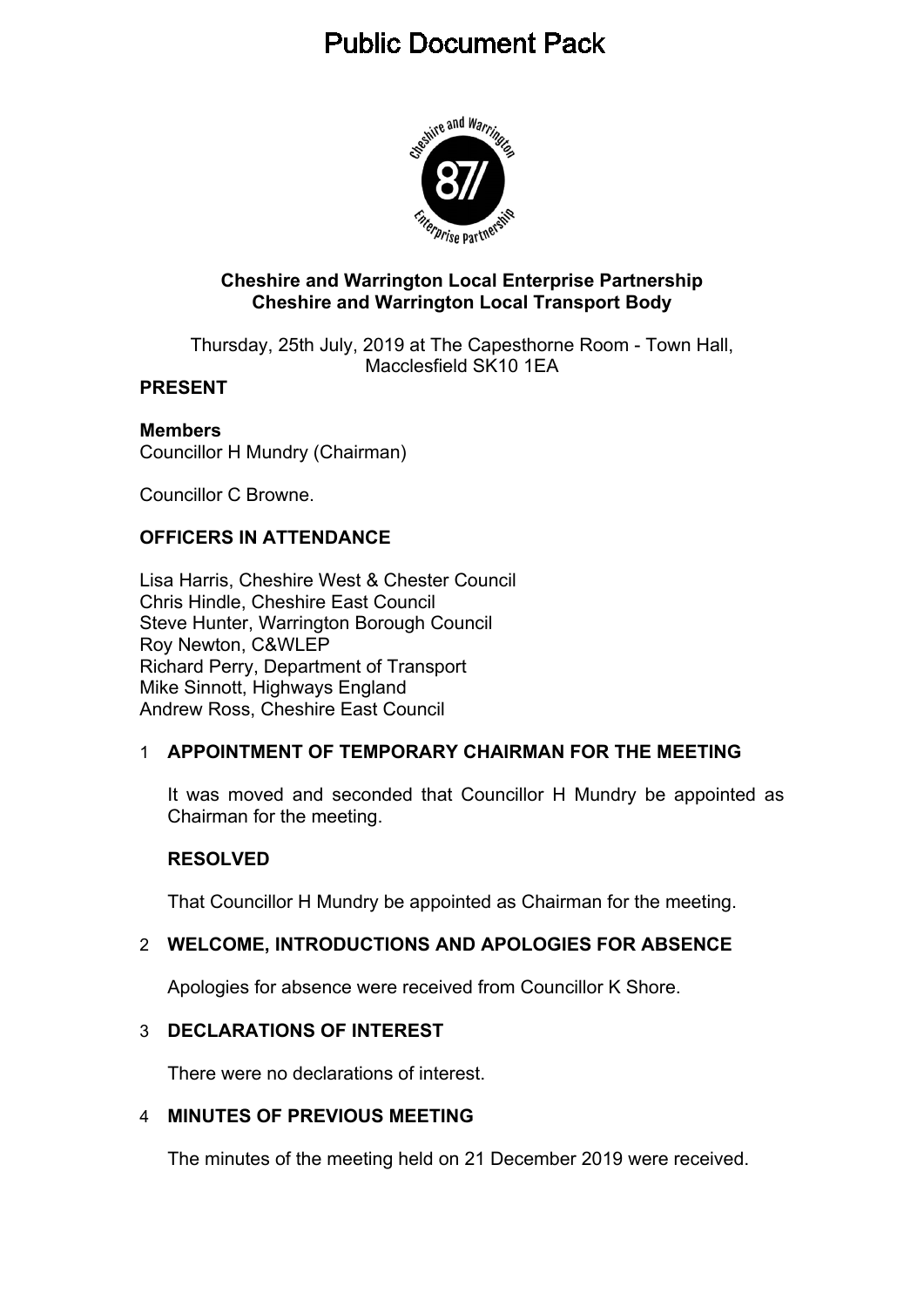## 5 **PUBLIC SPEAKING TIME/OPEN SESSION**

There were no members of public present who wanted to speak.

#### 6 **DRAFT WORKPLAN FOR LTB FOR 2019/2020**

Roy Newton, Cheshire & Warrington Local Enterprise Partnership (C&WLEP) presented a report to Members which set out the recommended priority areas of work for 2019/20 in order to further develop and deliver the transport strategy aligned with the development of the Local Industrial Strategy.

Councillor C Browne welcomed the fact that the delivery of the Crewe hub was a key priority. In addition he appreciated the comments made in respect of the bus strategy and that a different emphasis would be placed on each local authority. He considered that the strategy would fit in with the Council's objective to use more sustainable methods of transport.

Further comments were made in respect of the rail connectivity to Scotland and how this should not be lost but improved, necessity for the plan to include connections to North wales and cleaner air, congestion and improvements to cycle ways should also be referred to within the priority of areas of work.

The LEP and LTB were commended for taking forward the work programme given the Government's strong emphasis on working collaboratively.

#### **RESOLVED**

That the work programme be agreed.

#### 7 **PRIORITISING BUSINESS CASE DEVELOPMENT**

Roy Newton, C&WLEP presented a report on prioritising the business case development.

Councillor C Browne welcomed the decision to allocate £400,000. One further comment was made in respect of a study for the A50 corridor, however this had not made it onto the existing list of transport projects. It was confirmed that the list was not exhaustive and that the study would be added to the list.

### **RESOLVED**

That the process for prioritising studies and/or business case development for potential LEP funding contribution be noted.

#### 8 **HS2 AND CREWE HUB UPDATE**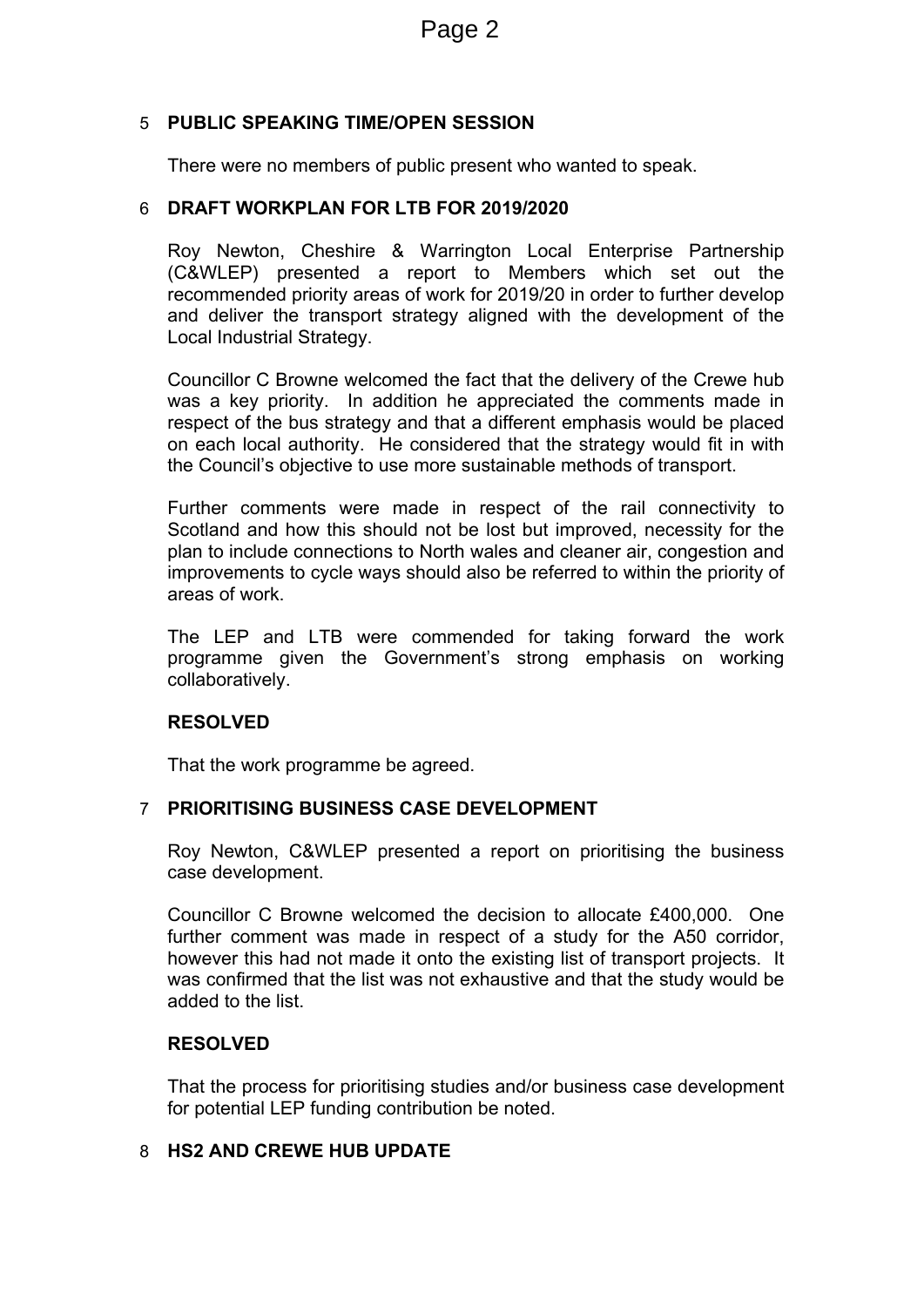Chris Hindle, the Head of Infrastructure at Cheshire East Council gave an update to Members on HS2 and the Crewe hub.

It was reported that Cheshire East Council alongside the LEP was working closely with the Government in relation to enhancements to Crewe station. Existing platforms will be extended to accommodate HS2 trains and new depot facilities would be provided to the south of Winsford/Middlewich. It was further reported that work was being undertaken to develop proposals for a new transfer deck and roof within the station. The outcome of this work would be presented to Members in due course.

Work was also being undertaken in respect of the Area Action Plan to ensure that the right form of development around the station was achieved. A wider transport strategy is being developed in parallel. The road network around the station was of particular concern and this needed resolving. One option being considered was the possibility of a new bridge on the South side of the station which would take some pressure off Nantwich Road. Further progress on this would reported to a future meeting.

It was emphasised that the Crewe hub was not just part of HS2 but an important component of the Northern Powerhouse Rail.

#### **RESOLVED**

That the update be noted.

#### 9 **NORTHERN POWERHOUSE RAIL UPDATE**

Roy Newton, C&WLEP gave an update on progress made by Transport for the North (TfN) and the Department for Transport (DfT) who had jointly commissioned the business case work for the Northern Powerhouse Rail (NPR).

It was commented that the Crewe connection for HS2 was necessary and the funding whilst wasn't there was required.

It was emphasised that connections from the NPR to the wider area were fundamental in order to ensure wider North connections could be made.

#### RESOLVED

- 1. That the progress made to date by the Department for Transport and Transport for the North in the preparation of a Draft Strategic Outline Business Case for Northern Powerhouse Rail be noted.
- 2. That the key issues for Cheshire and Warrington with regard to the Northern Powerhouse Rail proposals be noted.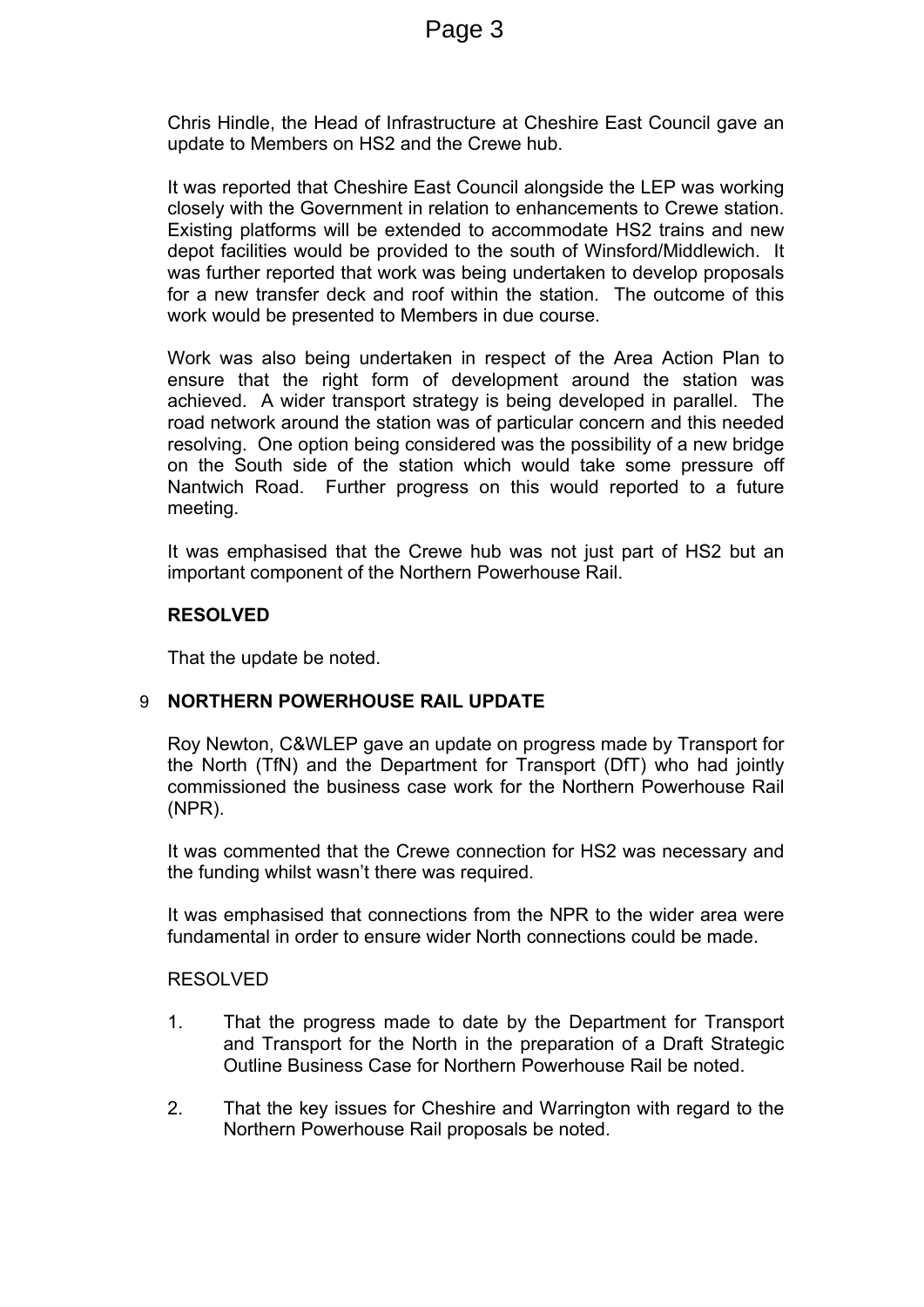3. That updates on both of these matters would be provided at a future meeting of the Cheshire and Warrington Local Transport Body.

## 10 **TRANSPORT FOR THE NORTH UPDATE**

Roy Newton, the Transport & Investment Director from Cheshire & Warrington Local Enterprise Partnership attended the meeting and updated Members with progress made in respect of Transport for the North.

One comment was made reminding Members of the importance of acknowledging the link from the report provided and priorities for the LEP schemes highlighted in the investment plan.

#### **RESOLVED**

1.That the Transport for the North developments and continuing activities be noted:

2.That the Cheshire and Warrington LEP also be a co-opted member of TfN.

3.That the Local Enterprise Partnership and all three Local Transport Authorities across Cheshire and Warrington are fully represented on the TfN Partnership Board, TfN Board (Members and LEPs) and Executive Board (Local Transport Authority Officers) by Christine Gaskell (LEP) Cllr Hans Mundry (Warrington Borough Council), Cllr Louise Gittens Shore (Cheshire West and Chester Council) and Cllr Craig Browne (Cheshire East Council). Further to this an officer from each of the three authorities should sit on the TfN Executive Board.

4.That the progress made on all of the TfN work streams as listed and Briefly summarised in Section 3 of the report be noted.

#### 11 **MID-CHESHIRE LINE STUDY UPDATE**

Roy Newton, C&WLEP gave a verbal update. He reported that the LEP alongside Cheshire East Council and Cheshire West & Chester Council had funded a feasibility study and that the work had now concluded and it was anticipated that information on this would be uploaded onto the LEP website shortly. Furthermore he stated that the LEP was in the process of preparing a two sided summary which would also be uploaded to the LEP's website and distributed to Members as soon as possible. The next stage would then to be look at developing a strategic outline business case.

#### **RESOLVED**

That the update be noted.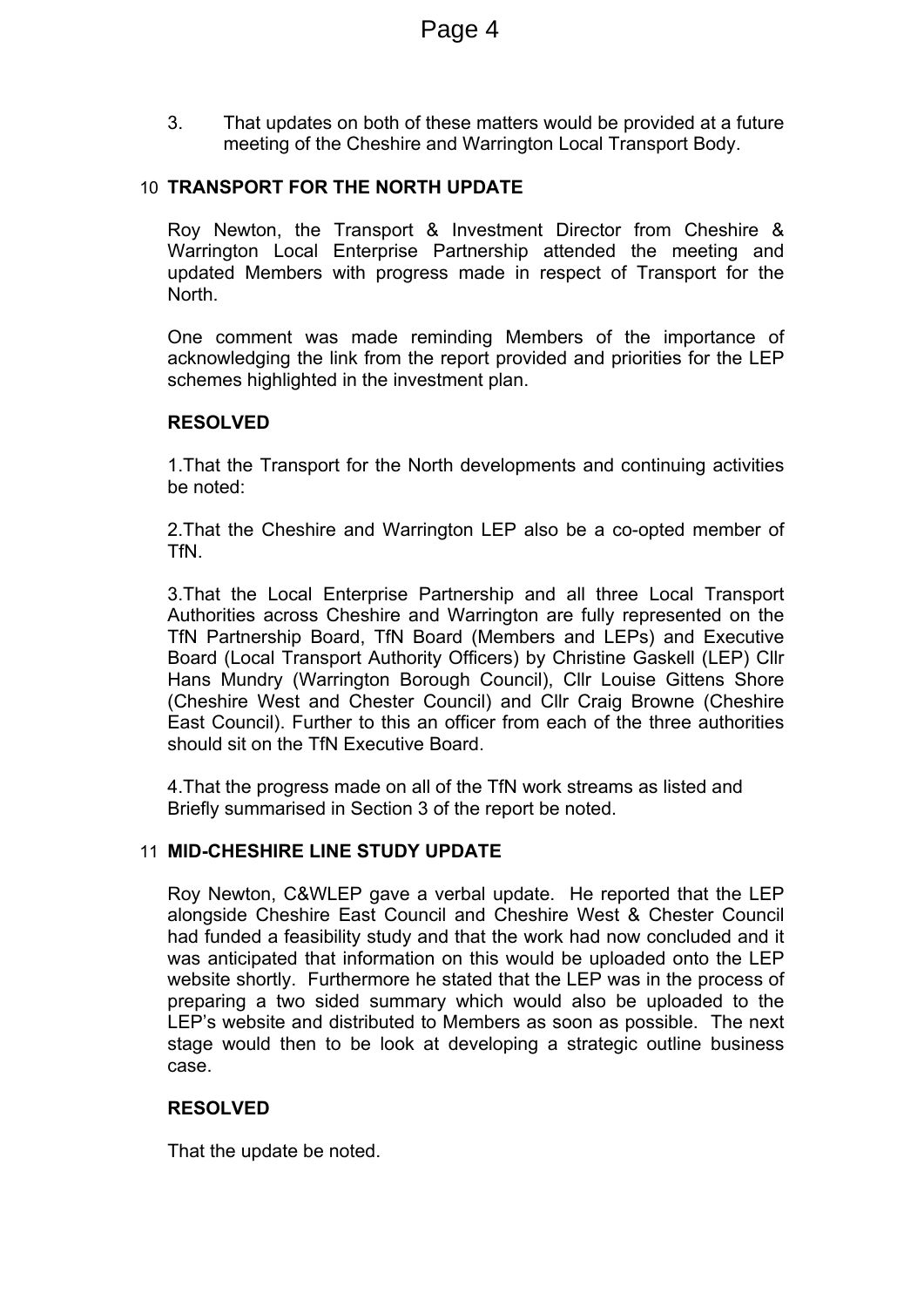## 12 **DEPARTMENT FOR TRANSPORT UPDATE**

Richard Perry from Highways England attended the meeting and gave an update on behalf of the Department for Transport (DfT).

He reported that the new Secretary of State for Transport was Grant Shapps. In respect of the spending review a decision on this would be taken early December. It was anticipated that there would be additional funding for transport and hopefully there would be an opportunity to bid for further funding. It was noted that £198 million was being made available and that £150 million was the pinch point.

#### **RESOLVED**

That the update be noted.

# 13 **HIGHWAYS ENGLAND UPDATE**

Mike Sinnott from Highways England attended the meeting and gave the following updates:-

## **RIS1 schemes in Cheshire & Warrington**

- M6 J19 remained on track and work was due to start on site before the end of RIS1.
- Members were updated on the status of some Highways England schemes via the Delivery Plan 2019/20 Update.
- Earlier in the year it was announced the rescheduling of the North West smart motorway programme to ensure disruption was kept to a minimum for customers. This meant work would start on the M6 J21a-26 in 2022.
- There was a need to improve the M6 junction 22 and further work was required in order to make sure the solution was the right one. As such, work was being undertaken with some additional investigation to improve proposals. Further details would be provided in due course.
- A further review of the M56 J11a scheme. Recent improvements to the roundabout at junction 12 for the Mersey Gateway Bridge alongside safety improvements at junction 11 have helped improve congestion and traffic flow.
- Investigations were taking place in respect of replacing the existing A533 Expressway bridge which would help improve safety, journey experience and ensure it was future proofed. Works were currently anticipated in 2020 or 2021.

#### **RIS2**

- Remained unclear how the funding would be allocated.
- RIS2 Investment Plan (major schemes) expected in the Autumn.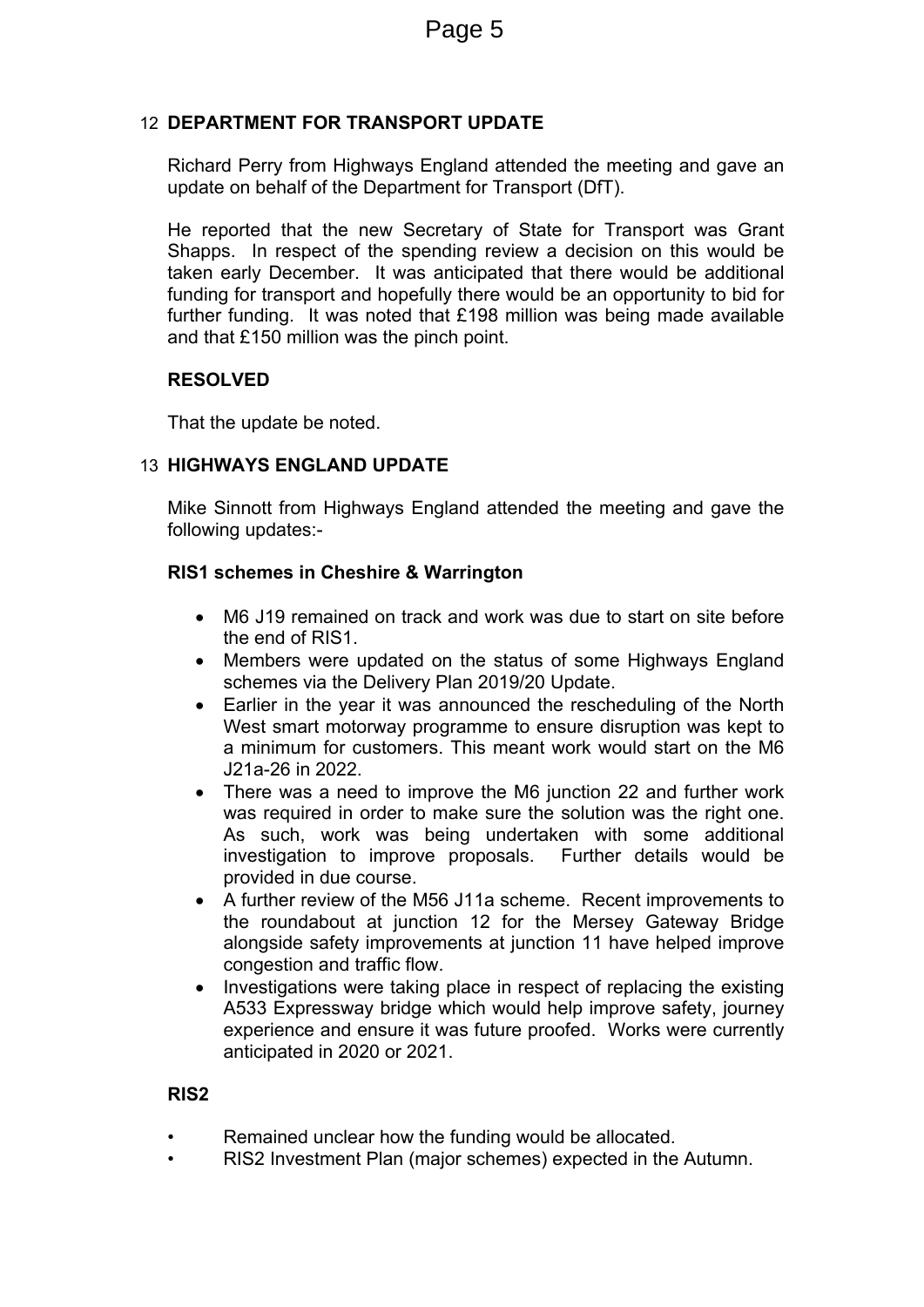• Anticipating continued inclusion of Designated Funds, for Users & Communities, Safety & Congestion, Modernisation & Innovation, and Environment – but criteria and levels of funding associated with each were not yet clear. Funding could be constrained, but Highways England was working with Cheshire & Warrington stakeholders to understand needs and aspirations to inform Highways England thinking about schemes which could be progressed under these funds in RIS2.

# **RESOLVED**

That the update be noted.

# 14 **UPDATE ON LOCAL AUTHORITY MAJOR SCHEME PROGRESS**

Updates were provided for each local authority area.

# **Cheshire East**

- Sydney Road Bridge Improvement
- Povnton Relief Road
- Middlewich Eastern Bypass
- North West Crewe Package
- A500 Dualling

# **Cheshire West & Chester**

- A51-Funding had been agreed and the Council was due to start the CPO process. Ecological works had already commenced and it was anticipated that physical activity taking place on site in Spring.
- Gladbrook Pinch Point Programme-The tender process would was anticipated to end by the Summer with physical activity taking place on site in November.

# **Warrington**

- Waterfront Western Link-DfT Large Local Majors Fund
- M62 Junction 8-Local Growth Fund-COMPLETE
- Warrington East Ph1-Local Growth Fund-COMPLETE
- Centre Park Link-Local Growth Fun-ON SITE
- Warrington West Station-Local Growth Fund-ON SITE
- Warrington East Phases 2&3-Local Growth Fund-ON SITE
- Sustainable Transport Project-Access Fund-Local Growth Fund
- Omega Local Highways-Local Growth Fund

# **RESOLVED**

That the updates be noted.